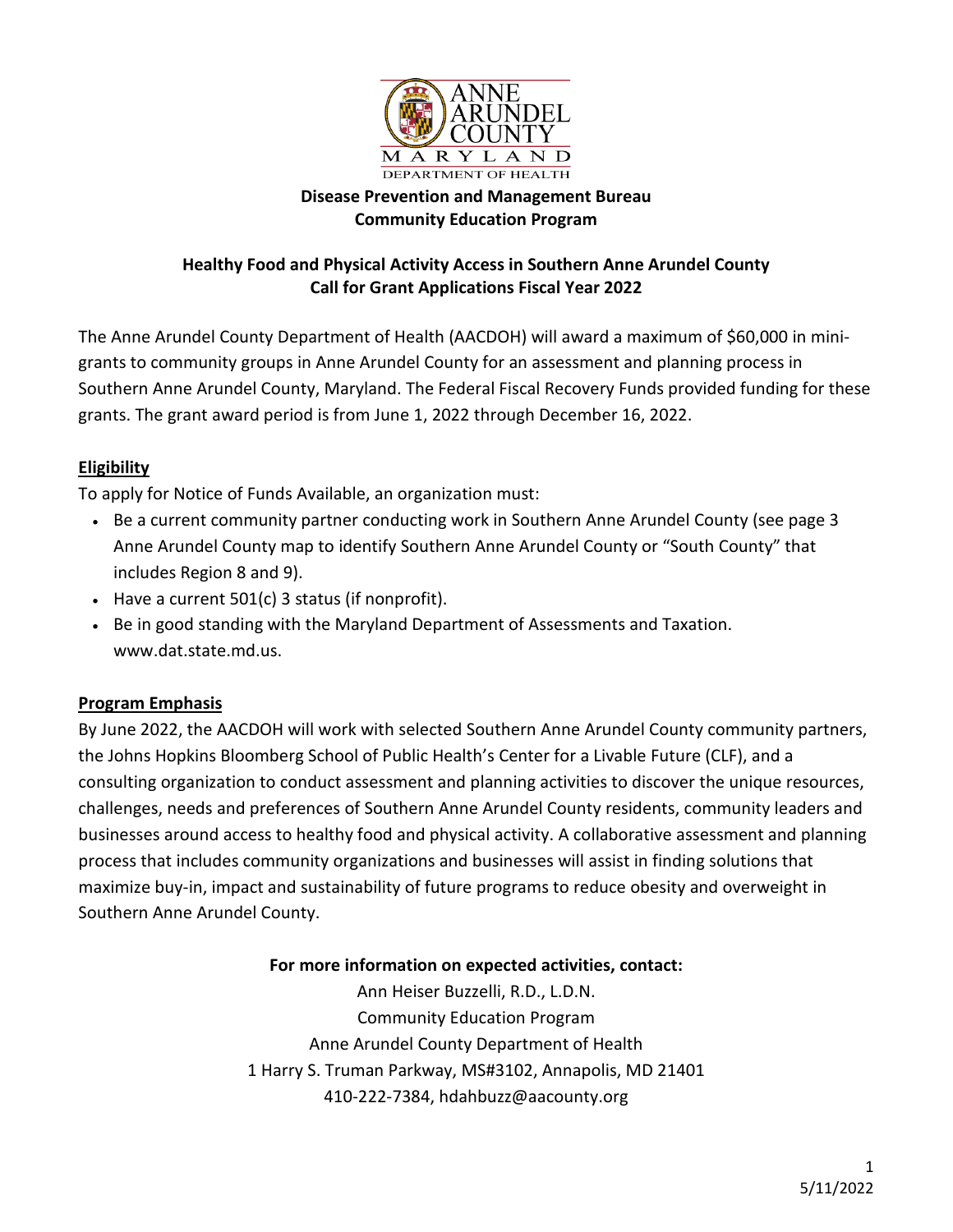## **General Information**

The Community Education Program of the AACDOH announces the Fiscal Year 2022 Notice of Funds Available. The purpose of the grant is to conduct an assessment to obtain an understanding of potential factors and issues causing overweight and obesity in Southern Anne Arundel County. The findings will be utilized in the design and implementation of sustainable community-based interventions. Selected community organizations and businesses will receive mini-grants to 1) recruit and schedule listening sessions with residents, 2) complete a door-to-door survey of residents or businesses, 3) attend and participate in assessment presentations, 4) provide feedback for implementation of sustainable recommendations and 5) create partnerships and long-term capacity building within the community. Grant awards per community organization may range from \$12,000 to \$15,000.

**To apply**, an organization must submit an application using the attached forms. The applicant must follow the format found in Attachment #1 and provide a description of the proposed service or activity.

### **Grant Requirements**

The organization must:

- Designate one person to be a liaison with the AACDOH. The liaison will provide information on grant reporting, evaluate the service or activity and network with other groups that receive grants.
- Provide survey data and other reports regarding the services or activities related to the grant.
- Agree to attend regularly scheduled meetings and conference calls, which may include presentations by the organization.
- Submit a proposed budget for the project.
- Financial report and invoices. Proof of payment for all expenditures funded by the Agreement should be submitted with reports.
- Provide monthly and a final report.

### **Timeline**

Grant funds will be awarded for the time period June 1, 2022 through December 16, 2022. Grant funds cannot be used to supplant money the organization has allocated to other projects.

### **Review Process**

A panel of reviewers will conduct the application review process using the following rating scale. Applicants will be examined for:

- Qualifications of proposed staff, consultants or volunteers (20 points)
- Qualifications of the organization (30 points)
- Quality of the relationships between the organization and target populations in Southern Anne Arundel County (10 points)
- Previous experience serving residents in the Southern Anne Arundel County (20 points)
- Budget (20 points)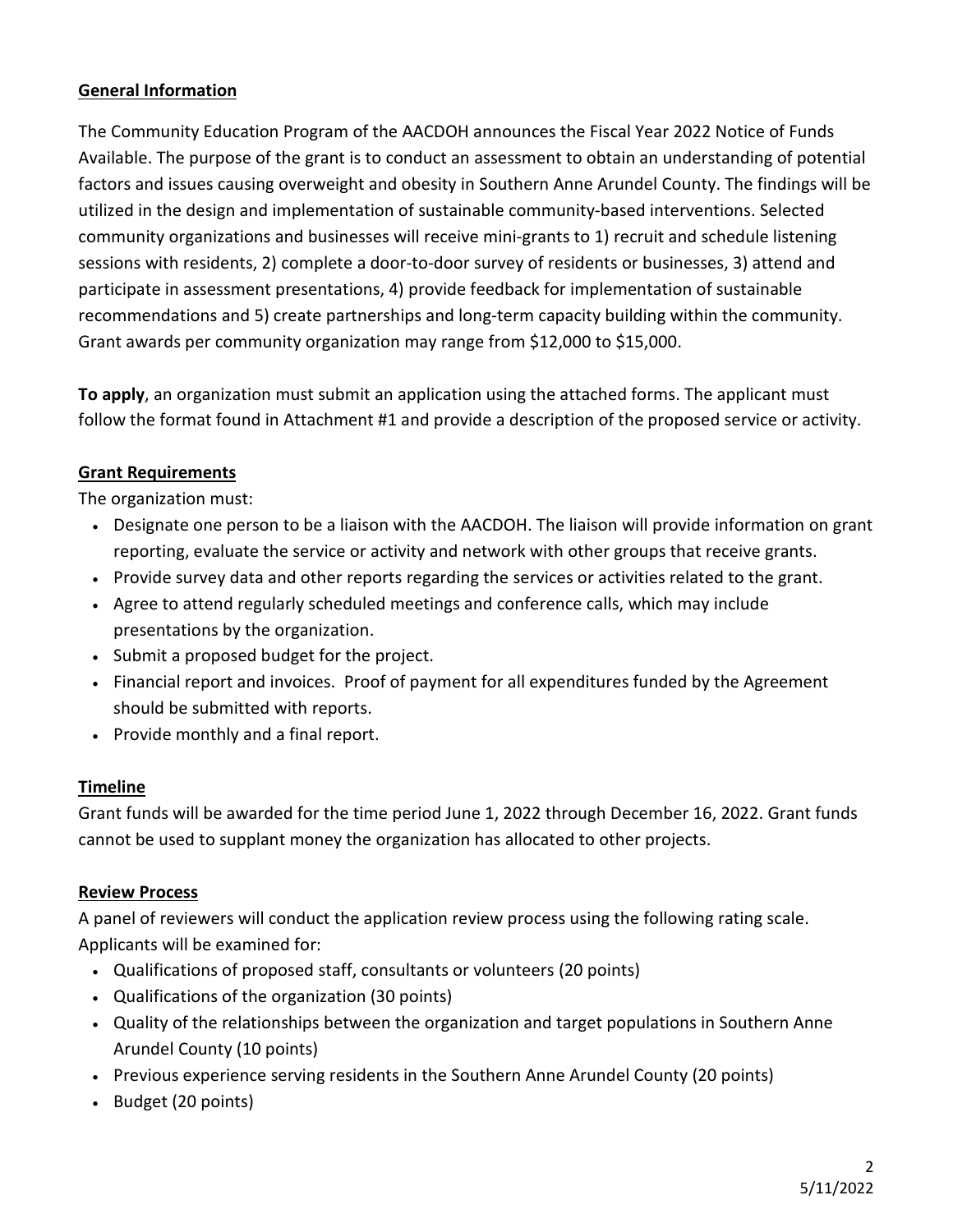### **Grant Awards**

Grantor reserves the right to request applicants to alter budget prior to entering grant agreement. Grant award is contingent on funding availability.

### **Application Deadline**

All applications must be emailed to Ann Heiser Buzzelli, R.D., L.D.N. at hdahbuzz@aacounty.org. Applications received after 4:00 p.m., Friday, May 27, 2022, will not be considered for review.

### **Required Pre-Application Meeting**

A required pre-application video call conference will be held on Wednesday, May 18, 2022. Please notify the AACDOH of your intent to apply in order to receive conference call instructions.



6mi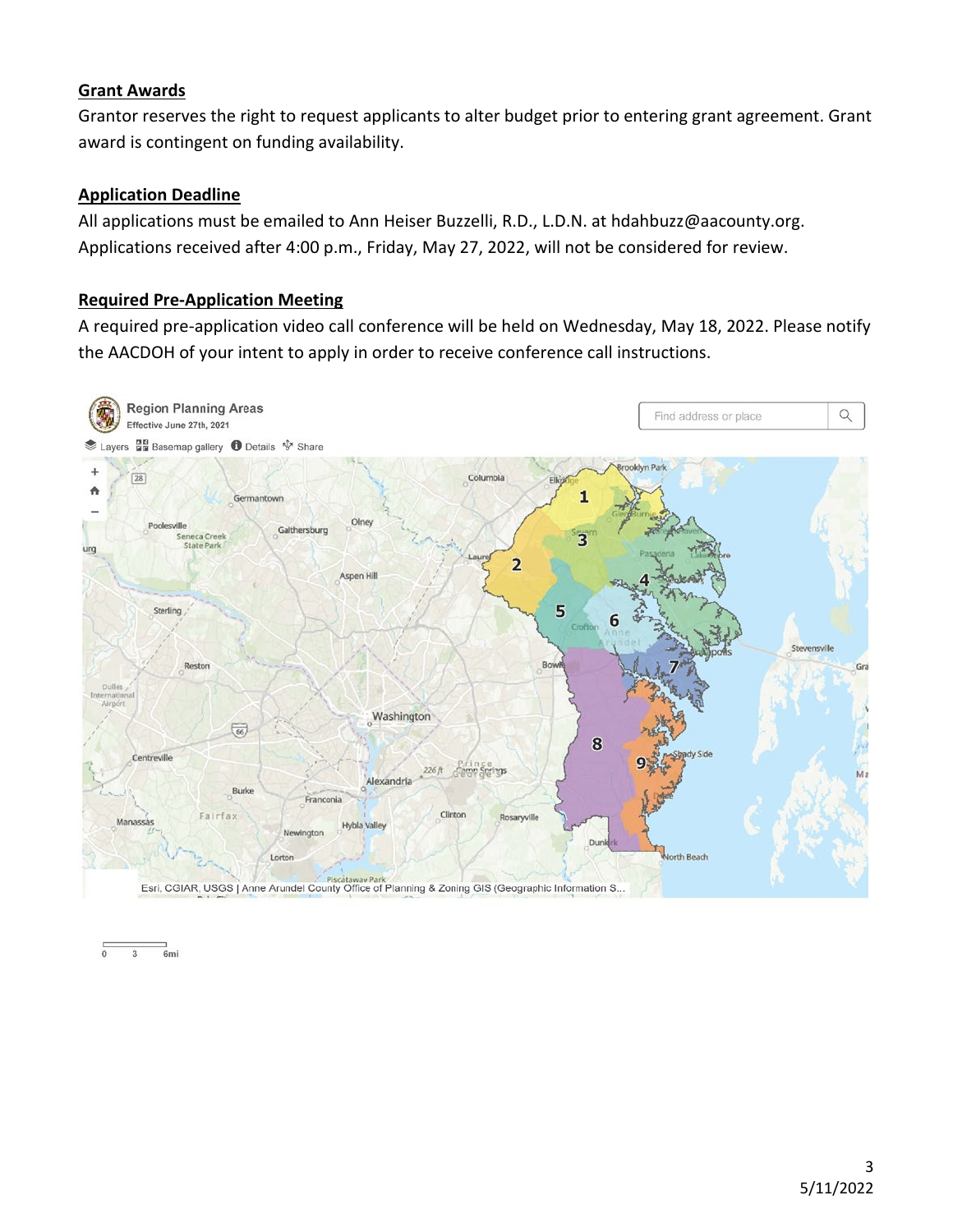## **Anne Arundel County Department of Health Disease Prevention and Management Bureau Community Education Program**

## **Nutrition and Physical Activity Access in Southern Anne Arundel County Grant Proposal Timeline**

| <b>Steps to Completion</b>                                                                                                  | <b>Completion Date</b>    |
|-----------------------------------------------------------------------------------------------------------------------------|---------------------------|
| Advertise/Email Notice of Funds Available                                                                                   | Wednesday, April 27, 2022 |
| Notify AACDOH of Intent to Apply                                                                                            | Monday, May 16, 2022      |
| Required Pre-Application Phone Conference                                                                                   | Wednesday, May 18, 2022   |
| <b>Proposal Submission Deadline</b>                                                                                         | Friday, May 27, 2022      |
| Emailed to:<br>Anne Arundel County Department of Health<br>Attn: Ann Heiser Buzzelli, R.D., L.D.N.<br>hdahbuzz@aacounty.org |                           |
| Selection Committee Review                                                                                                  | Wednesday, June 1, 2022   |
| Letters of Award Emailed                                                                                                    | Thursday, June 2, 2022    |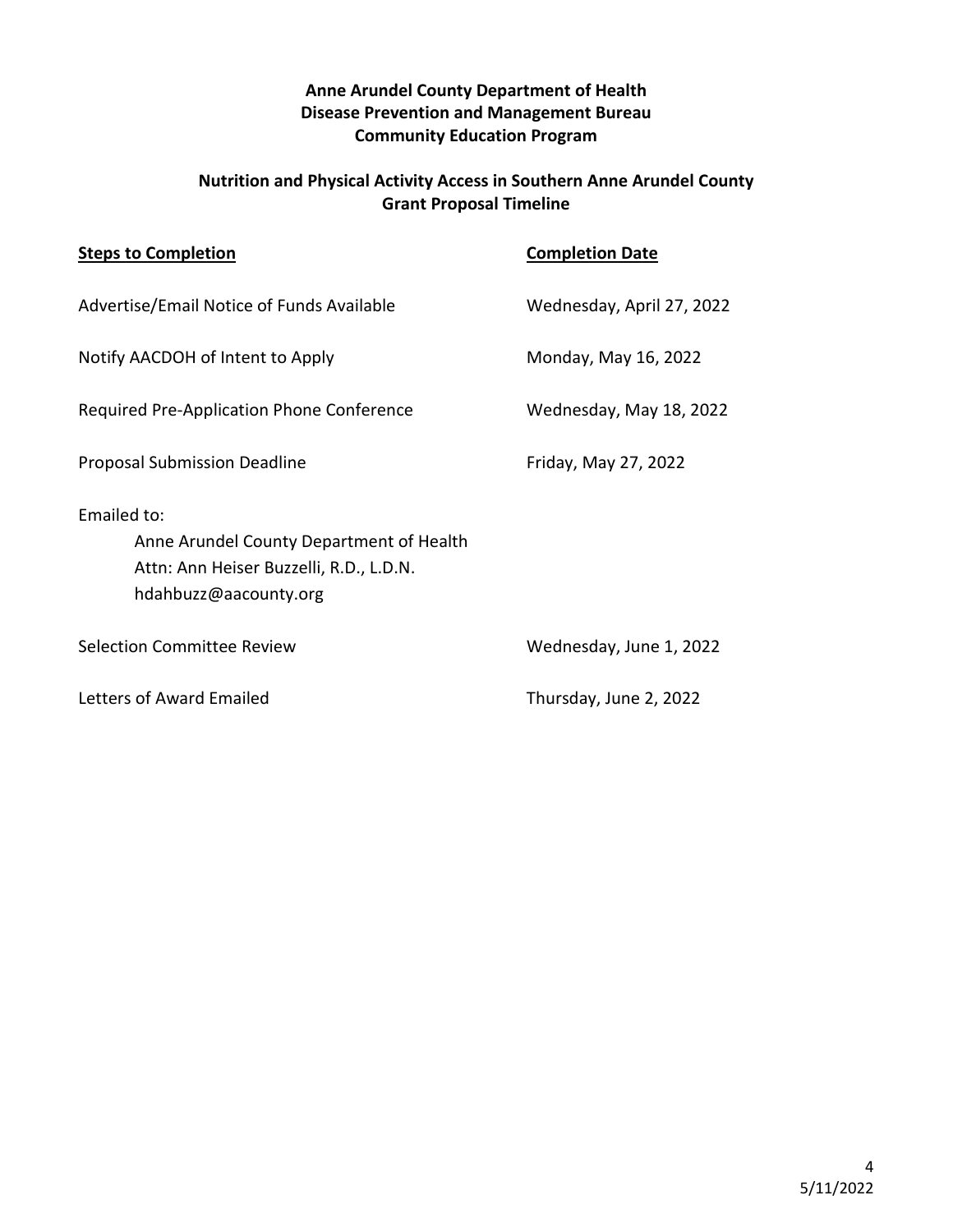## **Anne Arundel County Department of Health Disease Prevention and Management Bureau Community Education Program**

## **Nutrition and Physical Activity Access in Southern Anne Arundel County Call for Grant Applications**

Grant applications must be typed in English and single-spaced on 8 1/2" x 11" paper. Applications must not exceed 5 pages, excluding appendices. Applications must follow the format below.

## **I. Cover Page (See attached form)**

### **II. Abstract/Summary Page**

The abstract provides a brief overview of the entire grant. The abstract should not exceed one-half page in length and should include:

- Name of applicant organization
- Type of organization
- Project description and the role of the grantee
- Location(s) for program

### **III. Narrative**

The grant application must address the following questions:

- What is the organization's connection to and experience with Southern Anne Arundel County residents?
- Describe the organization's current programs in Southern Anne Arundel County. How many people does each program serve? What is each program's target population?
- Does your organization have experience with hunger, food access, nutrition education or physical activity programs?
- What experience does your organization have in community engagement, survey implementation and program planning?
- Describe how you will use current or new staff or volunteers to complete this project. Include position descriptions, identify the main point of contact and the average number of hours per week each position will dedicate to this project.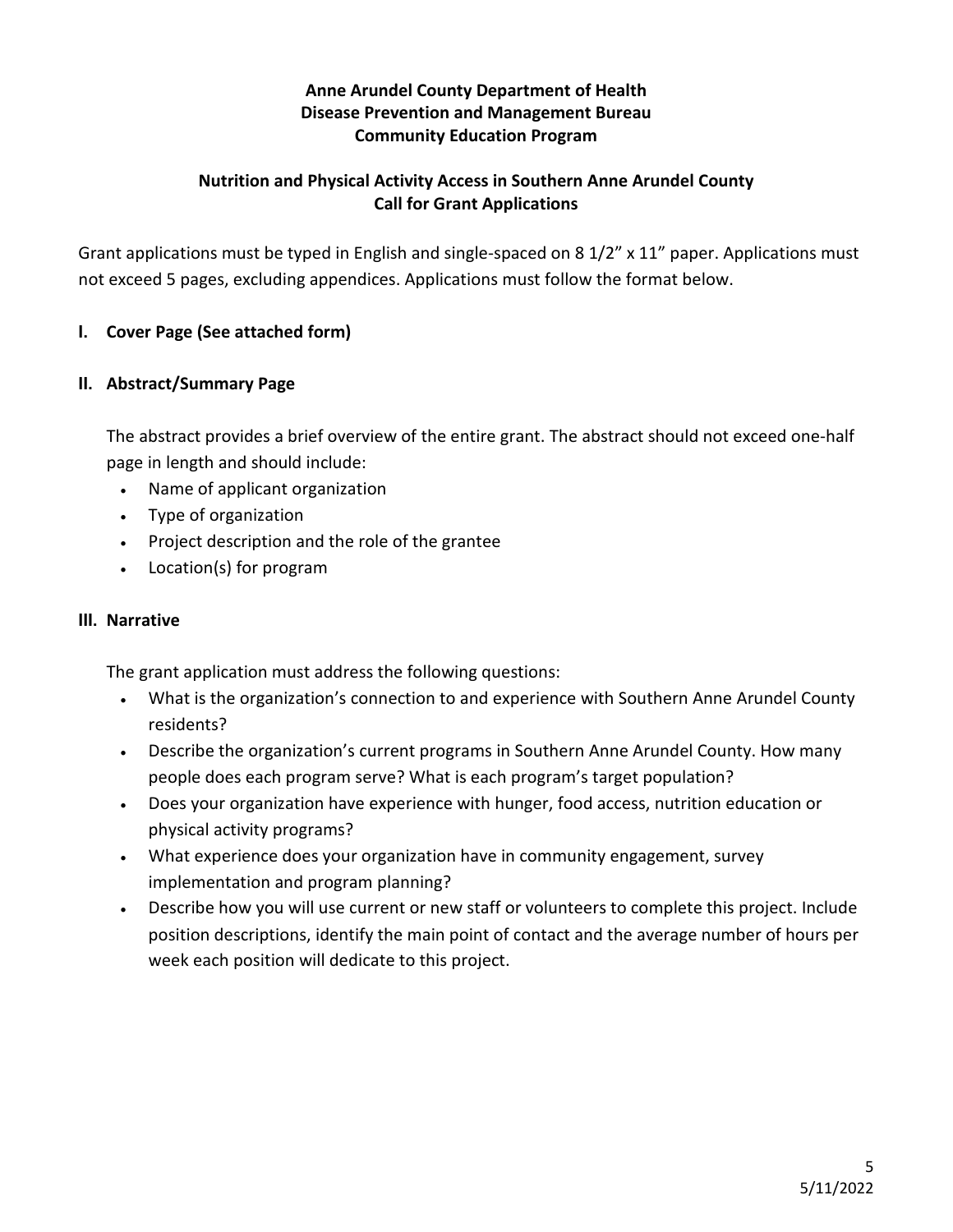### **IV. Budget**

The budget request form must be filled out completely (see attached). For each category, list the dollar amount to be used. Also, a budget narrative page should be included explaining how funds will be used. Explanation of project should include how the project will be funded. Identify all available resources, including in-kind contributions, other sources of support and volunteer labor hours. Funding requests should be within the range of \$12,000 and \$15,000.

### **V. Appendices**

The appendices should include:

- Proof of nonprofit status (if applicable)
- Resumes for key staff, volunteers and consultants
- Letters of support (if applicable)
- Proof of good standing with the Maryland Department of Assessments and Taxation

All materials submitted under the grant application become the property of the AACDOH.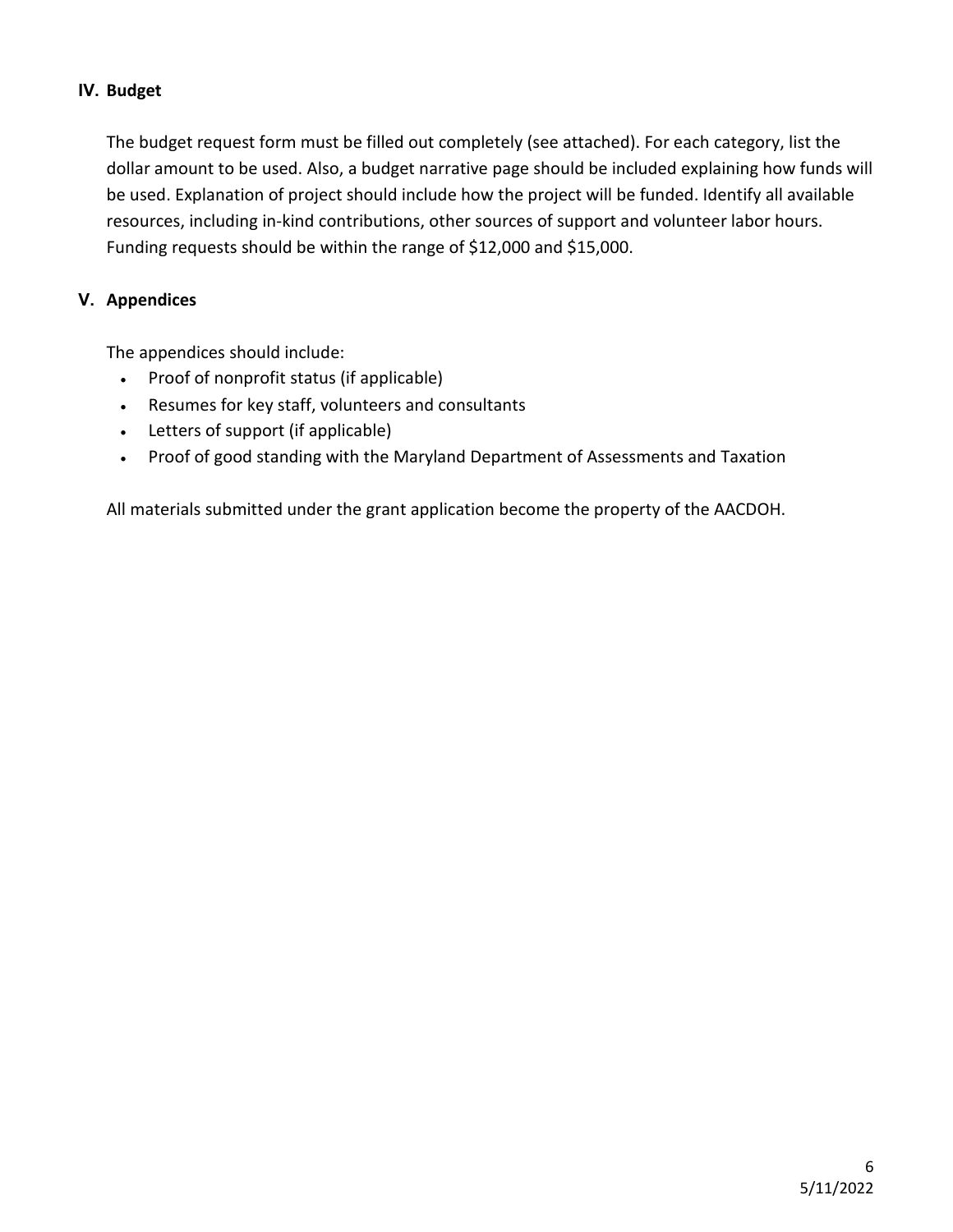# **FY 2022 Notice of Grants Available Application Cover Letter**

| Project Title: ______                                |    |
|------------------------------------------------------|----|
| Organization: ______                                 |    |
| Contact Person (1): ______                           |    |
| Contact Person (2): ______                           |    |
| Address: ______                                      |    |
| City, State, ZIP: ______                             |    |
| Phone Number: ______                                 |    |
| Fax: $\_\_$                                          |    |
| Email Address: ______                                |    |
| Signature of Authorized Individual: ______           |    |
| Is Your Organization Community-Based?<br>Yes<br>No   |    |
| Does Your Organization Have Nonprofit Status?<br>Yes | No |
| Date of Nonprofit Status: ______                     |    |
| Date of Application for Nonprofit Status: ______     |    |
| Federal Tax Identification Number: ______            |    |